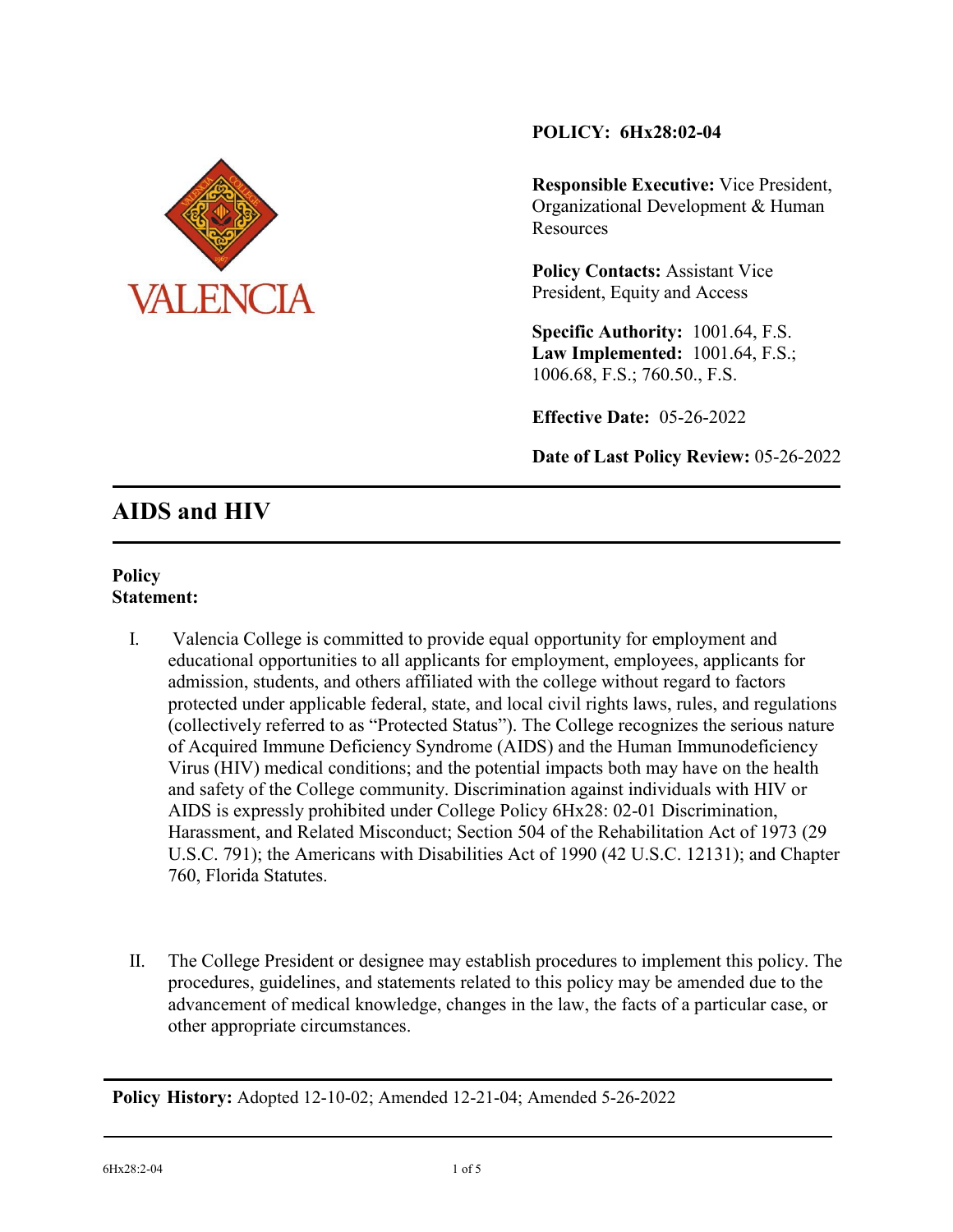## **Related Documents/Policies:**

College Policy 6Hx28: 02-01 Discrimination, Harassment, and Related Misconduct College Policy 6Hx28: 02-03 Workplace Accommodations for Applicants and Employees

College Policy 6Hx28: 02-07 Substitute Admission and Graduation Requirements for Students with Disabilities

#### **Procedures:**

- I. The College President or designee may designate the office(s) responsible for coordinating the College's efforts to inform the College community on the nature of HIV and the AIDS disease; and responsible for handling each specific HIV/AIDS case on an individual basis. The College President or designee shall have final authority to approve any action by the College pursuant to the provisions of the policy on HIV and AIDS.
- II. Valencia College will:
	- A. Offer students and employees with HIV and AIDS the same opportunities and benefits offered to other students and employees while at the same time attempting to balance the rights of all individuals in order to maintain a safe educational and workplace environment;
	- B. Make reasonable efforts to provide to students and employees information about the transmissibility of HIV/AIDS and precautions that may be taken to prevent the spread of HIV/AIDS; and
	- C. Maintain confidential information as authorized and allowable by law. All members of the Valencia community are expected to protect such information through proper safeguards and follow all related College policies pertaining to confidentiality in the regular conduct of College business.
- III. Employees
	- A. The College shall not require employees to take an HIV-related test as a condition of hiring or continued employment unless the absence of HIV is a bona fide occupational qualification for the job in question.
	- B. The College shall not fail; refuse to hire or discharge any individual; segregate or classify an individual in any way which would deprive or tend to deprive that individual of employment opportunities or adversely affect their status as an employee; or otherwise discriminate against any individual with respect to compensation, terms, conditions, or privileges of employment on the basis of the results of an HIV-related test or belief that the individual has taken an HIV test, or the results or perceived results of such test, unless the absence of the HIV virus is a bona fide occupational qualification for the job in question.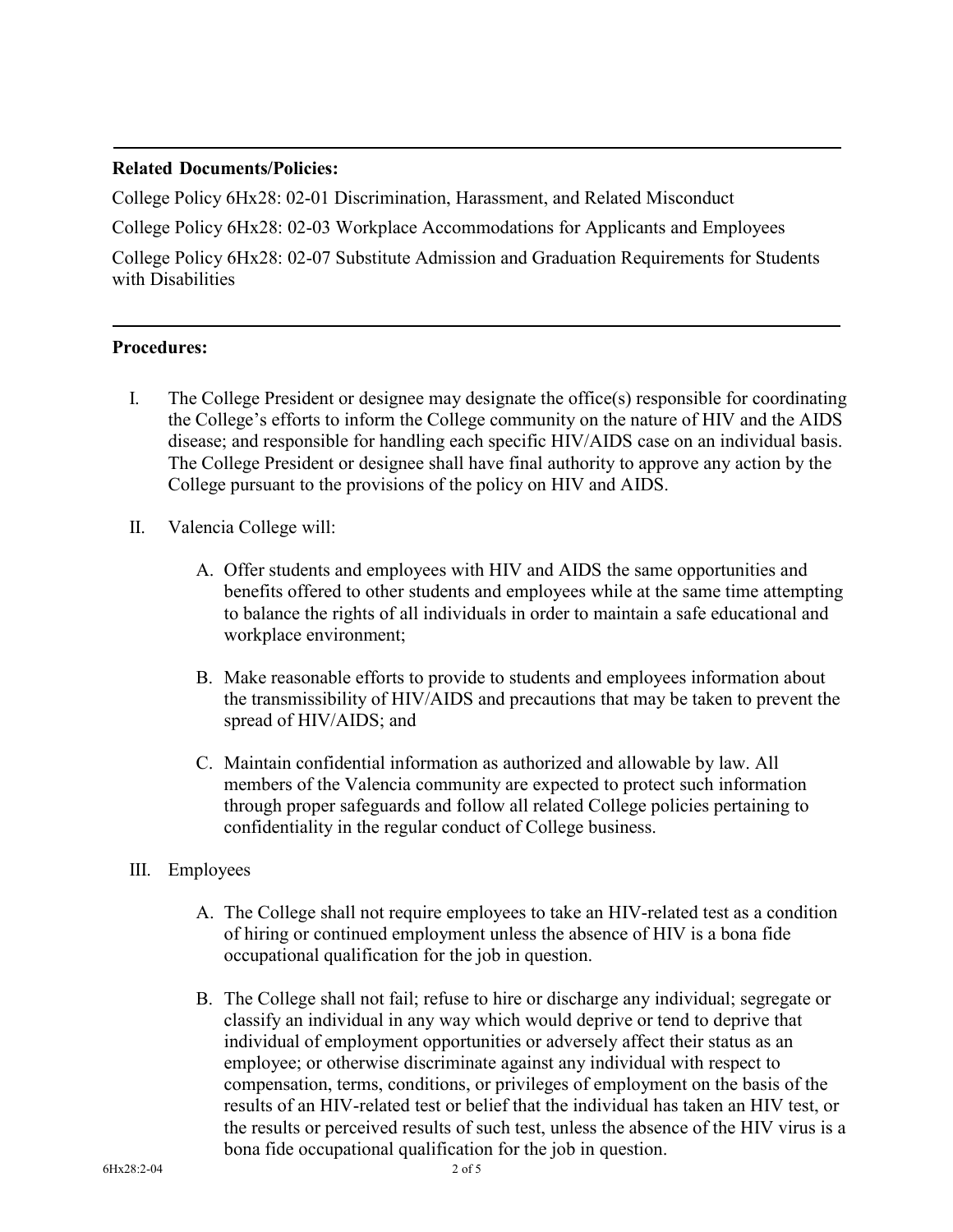- C. The College shall not discriminate against an otherwise qualified individual based on the fact that such individual has or is regarded as having HIV or AIDS.
- D. The College will not require an individual with HIV or AIDS to cease working on the basis of a diagnosis unless such person has been determined to be not otherwise qualified based upon a determination that no reasonable accommodation can be made to prevent the likelihood that the individual will, under the circumstances involved, expose other individuals to a significant possibility of being infected with HIV or to enable such person to perform the essential functions of the job. For more information on employee accommodations, see College Policy 6Hx28: 02-03 Workplace Accommodations for Applicants and Employees.

## IV. Students

- A. The College will not deny the admission or deny continued attendance of a student otherwise qualified for admission or continued attendance on the basis of HIV or AIDS diagnoses unless a determination has been made that no reasonable accommodation can be made to prevent the likelihood, under the circumstances involved, that such admission or attendance will expose other individuals to a significant possibility of being infected with HIV or to enable such persons to meet the substantial requirements of the educational program. For more information on student accommodations, see the [Office for Students with Disabilities \(OSD\)](https://valenciacollege.edu/students/office-for-students-with-disabilities/) page on the College website at [www.valenciacollege.edu/students/office-for-students](http://www.valenciacollege.edu/students/office-for-students-with-disabilities/)[with-disabilities/](http://www.valenciacollege.edu/students/office-for-students-with-disabilities/) and College Policy 6Hx28: 02-07 Substitute Admission and Graduation Requirements for Students with Disabilities.
- V. Applicants, employees, prospective students, and active students should refer to College Policy 6Hx28: 02-01 Discrimination, Harassment, and Related Misconduct if questions or concerns arise regarding allegations of harassment, discrimination, or retaliation to include contacting the Assistant Vice President for Equity and Access for assistance at 407-582 3421 or [equalopportunity@valenciacollege.edu.](mailto:equalopportunity@valenciacollege.edu)
- VI. HIV and AIDS Awareness

In accordance with Florida Statute 1006.68, the office(s) designated by the College President or designee will be responsible for reviewing and making recommendations concerning HIV and AIDS awareness to the College community. Information and activities may include, and are not limited to, the following:

A. Information on the definitions of HIV and AIDS; known modes of transmission of HIV and AIDS; signs and symptoms; associated risk factors; appropriate behavior and attitude change; and means used to control the spread of HIV and AIDS. Such information (Appendix A) shall be current, using reliable up-to-date materials, and be made widely available through student and employee handbooks and/or other appropriate communication resources.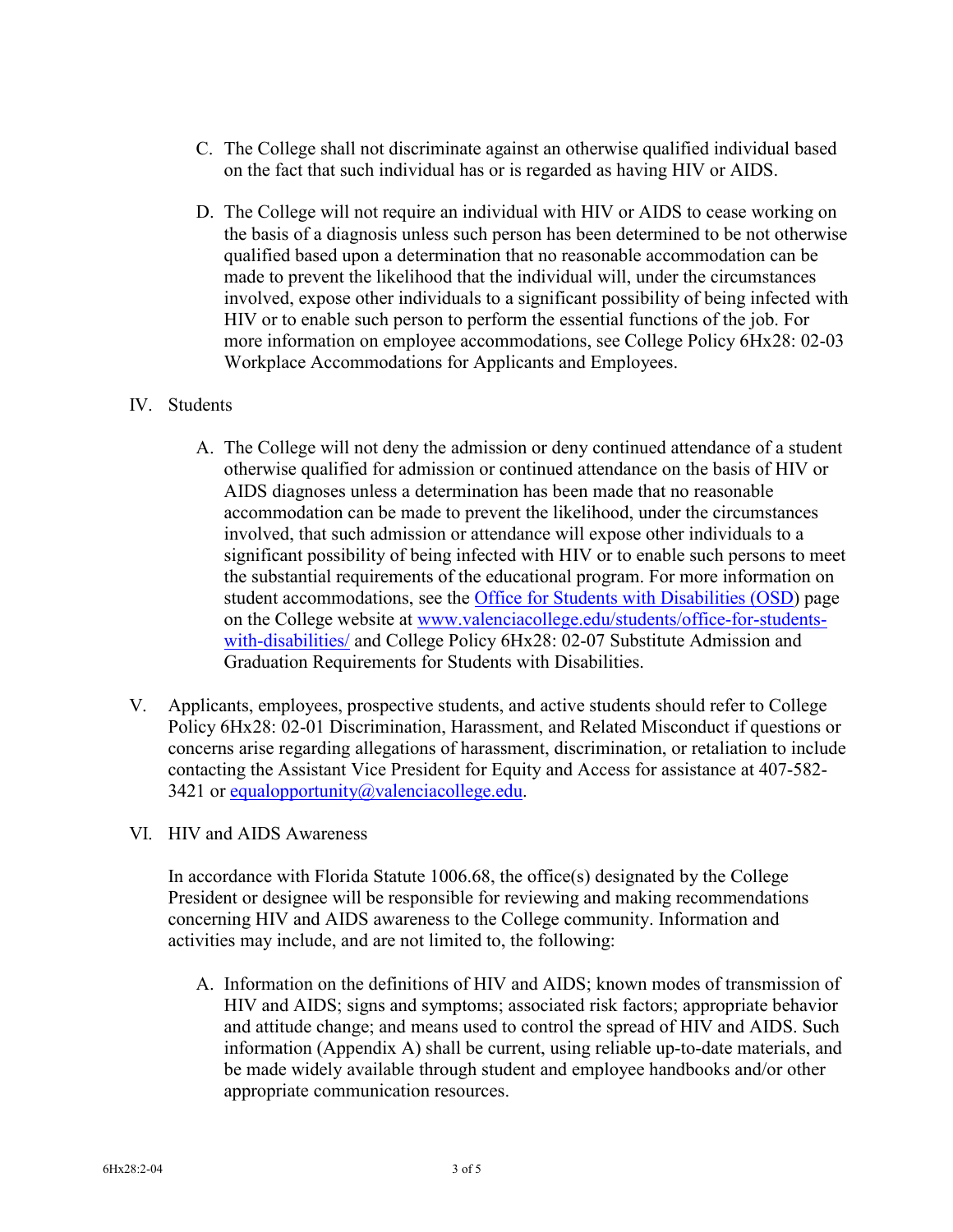- B. Safety guidelines may be established for certain instructional areas, specific jobs, and programs where contact with blood or other body fluids may take place. These areas include, and are not limited to, the following:
	- 1. Health related programs, in collaboration with community partners, as appropriate;
	- 2. Teaching laboratories and other applicable instructional sites; and
	- 3. Operational areas such as safety and security, custodial services, grounds maintenance, facilities, and plant operations.

**Procedure History:** Adopted 12-10-02; Amended 12-21-04; Amended 5-26-2022

**Date of Last Procedure Review:** 05-26-2022

## **Appendix A: HIV and AIDS Information and Resources**

Table and Additional Resources:

Center for Disease Control and Prevention-HIV Basics:<https://www.cdc.gov/hiv/basics/index.html>

Center for Disease Control and Prevention-HIV 101 Info Sheet: [https://www.cdc.gov/hiv/pdf/library/consumer-info-sheets/cdc-hiv-consumer-info-sheet-hiv-](https://www.cdc.gov/hiv/pdf/library/consumer-info-sheets/cdc-hiv-consumer-info-sheet-hiv-101.pdf)[101.pdf](https://www.cdc.gov/hiv/pdf/library/consumer-info-sheets/cdc-hiv-consumer-info-sheet-hiv-101.pdf)

Center for Disease Control and Prevention-Factors that Increase HIV Risk: <https://www.cdc.gov/hiv/basics/hiv-transmission/increase-hiv-risk.html>

Center for Disease Control and Prevention-PrEP:<https://www.cdc.gov/hiv/basics/prep.html>

| <b>HIV AND AIDS INFORMATION</b>              |                                                                                                                                                          |                                                                |  |  |  |
|----------------------------------------------|----------------------------------------------------------------------------------------------------------------------------------------------------------|----------------------------------------------------------------|--|--|--|
| <b>DEFINITIONS</b>                           |                                                                                                                                                          |                                                                |  |  |  |
| <b>Term</b>                                  | <b>Definition</b>                                                                                                                                        |                                                                |  |  |  |
| Human Immunodeficiency Virus<br>(HIV)        | A virus that attacks the body's immune system and weakens<br>a person's immune system by destroying important cells<br>that fight disease and infection. |                                                                |  |  |  |
| Acquired Immunodeficiency<br>Syndrome (AIDS) | People with HIV normally progress through three stages.<br>AIDS is the most severe stage (Stage 3) of HIV infection.                                     |                                                                |  |  |  |
| <b>MODES OF TRANSMISSION*</b>                |                                                                                                                                                          |                                                                |  |  |  |
| Sexual Contact                               | Sharing Needles to Inject<br>Drugs                                                                                                                       | Mother to Baby During<br>Pregnancy, Birth, or<br>Breastfeeding |  |  |  |